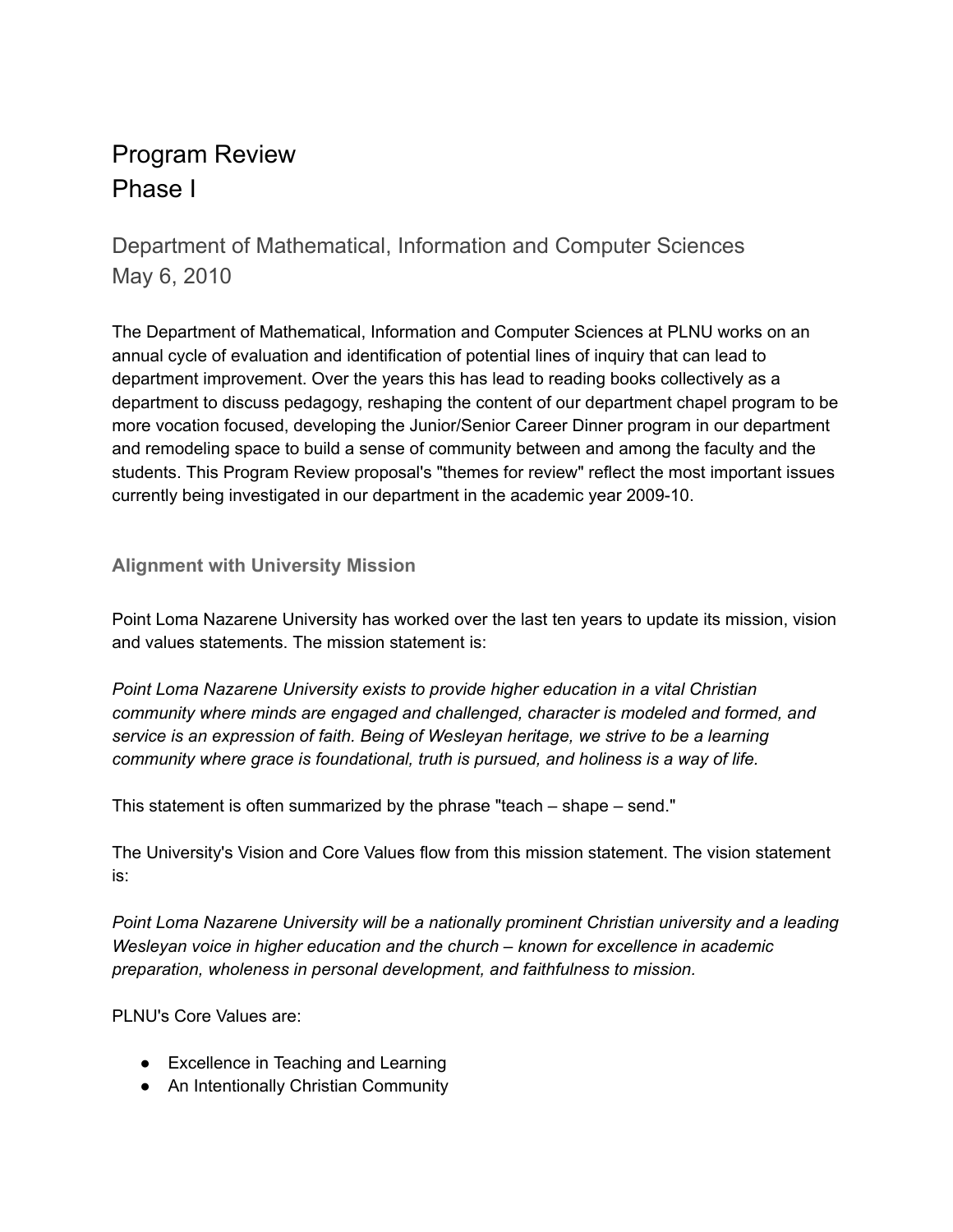- Faithfulness to our Nazarene Heritage and Wesleyan Theological Perspective
- The Development of Students as Whole Persons
- A Global Perspective and Experience
- Ethnic and Cultural Diversity
- The Stewardship of Resources
- Service as an Expression of Faith

PLNU's Institutional Learning Outcomes are:

- *Learning: Informed by our Faith*: Members of the PLNU community will display openness to new knowledge and perspectives, to think critically, analytically, and creatively and to communicate effectively.
- *Growing: In a Faith Community*: Members of the PLNU community will demonstrate God-inspired development and understanding of others, living gracefully within complex environmental and social contexts.
- *Serving: In a Context of Faith*: Members of the PLNU community will engage in actions that reflect Christian discipleship in a context of communal service and collective responsibility, serving both locally and globally.

These four statements of institutional identity provide the basis for the development of the mission statement, goals, learning outcomes and assessment plan of the Department of Mathematical, Information and Computer Sciences. The department's mission statement is:

*The Mathematical, Information and Computer Sciences Department at Point Loma Nazarene University is committed to maintaining a curriculum that provides its students with the tools to be productive, the passion to continue learning, and Christian perspectives to provide a basis for making sound value judgments.*

The goals of the Department of Mathematical, Information and Computer Sciences are:

- To prepare students for:
	- careers that use mathematics, computer science and computer information systems in business, industry, government and the nonprofit sector;
	- graduate study in fields related to mathematics, computer science and computer information systems; and
	- teaching mathematics and computer science at the secondary level.
- To prepare students to apply their knowledge and utilize appropriate technology to solve problems.
- To educate students to speak and write about their work with precision, clarity and organization.
- To help students gain an understanding of, and appreciation for, the historical development, contemporary progress, and societal role of mathematics, information systems and computer science.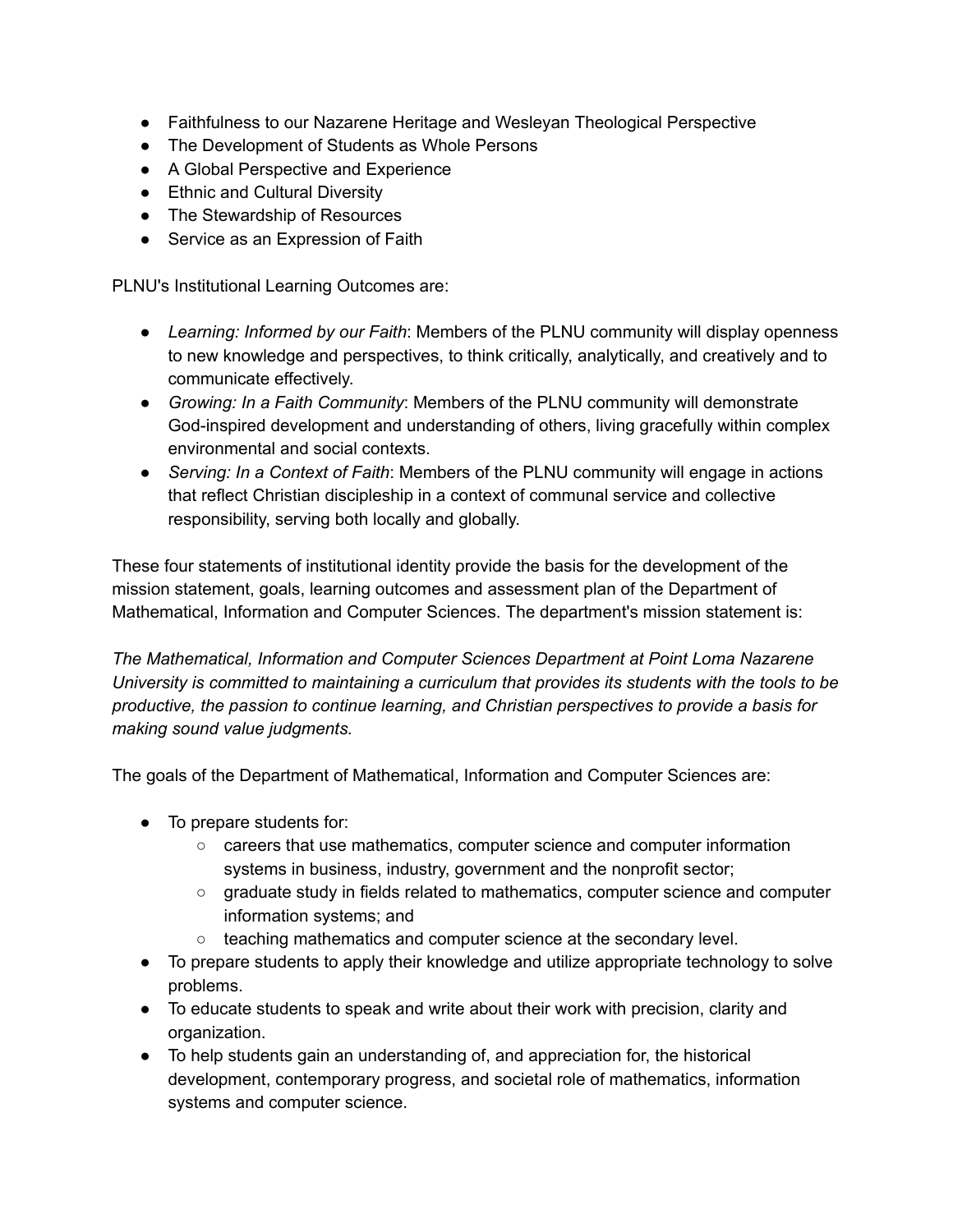- To integrate the study of mathematics, computer information systems and computer science with the Christian liberal arts.
- To provide appropriate mathematical, information systems and computer educational support for any major area of study in the university.

The department lives out this mission and these goals in a number of curricular and cocurricular ways. The department has a rigorous curriculum that is consistent with the national standards provided by the Mathematical Association of America and the Association of Computing Machinery. This curriculum is reinforced by assignments that help students to develop their "soft skills" as writers, speakers and members of teams. All students who earn a degree from the department are required to have an "integrative experience." This is a year-long research or service learning project or an internship. The goal of the integrative experience is for students to synthesize knowledge from many courses (in their major as well as part of the GE) and apply it to real world problems. (See Appendix 1: Research, [Internships,](https://drive.google.com/file/d/0Bxic57U2ySklNVNJdzZhSDBXODQ/view?usp=sharing) and Service [Learning](https://drive.google.com/file/d/0Bxic57U2ySklNVNJdzZhSDBXODQ/view?usp=sharing) for further details.)

The department also works intentionally to help students grow as whole persons. This includes the intentional planning of chapel experiences and a multistep process to aid in the discernment of vocation, where vocation is understood as whole life calling and includes more than profession. (See [Appendix](https://drive.google.com/open?id=0Bxic57U2ySklUDZuRWxSRGZ2RFU) 2: Vocation for further details.)

Finally, the department seeks to build intentional Christian community in the department. This is done through a number of social activities (parties and gatherings in faculty members' homes), through department chapel and through the way that we have arranged the space in our department. We have created a small lounge with a sofa and chairs in our entry as well as a small study room for the students that includes a computer and blackboard. These spaces are in the middle of faculty offices and used by both faculty and students. The close proximity allows for conversations about both technical and personal subjects, and the easy access students have to faculty members who all live with an "open door policy" builds a sense of trust and willingness to share in one another's lives.

#### **Assessment Data and Reflection on the Data**

Each fall the department reviews the previous year's assessment data, longitudinal assessment data and the department's assessment plan. This information is used to fine-tune existing curriculum and to make curricular changes. Note that outcomes and means of assessment are the same for all three of our majors and all degrees (BS and BA) in our department. The department's learning outcomes are directly linked to the PLNU Mission Statement and the PLNU Institutional Learning Outcomes are derived from the department goals listed above.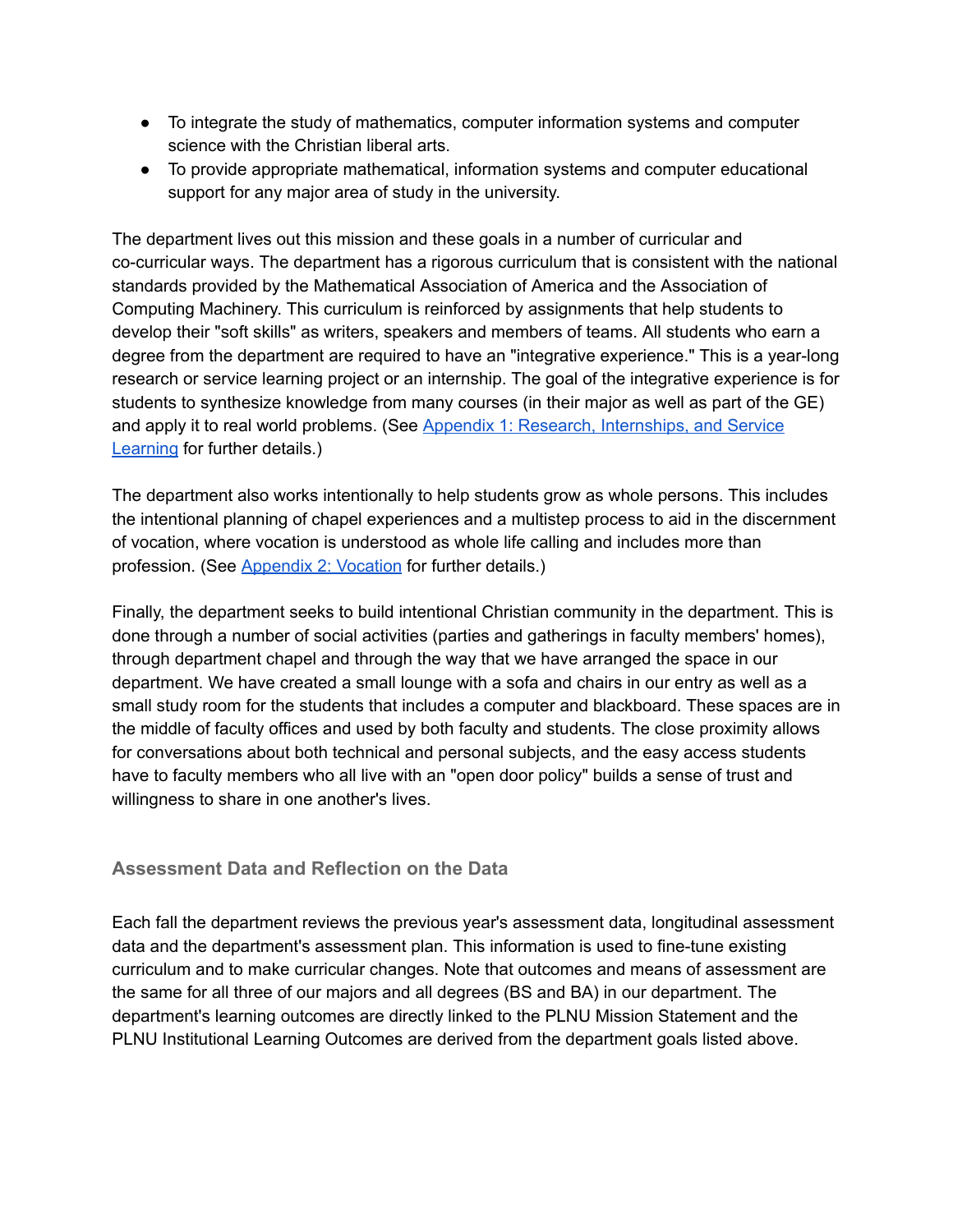Outcome #1 (Teach): Graduates will have a coherent and broad-based knowledge of their discipline. (Department Goals #1 and #2) Measure: ETS Major Field Tests

Outcome #2 (Shape): Students will be prepared to give an oral technical presentation and a written summary of a topic in their field. (Department Goal #3) Measure: Oral and Written Presentations in Senior Seminar Measure: Alumni Survey (conducted every five years in parallel with Program Review)

Outcome #3 (Send): Graduates will be adequately prepared for entry into graduate school, teaching or jobs in their discipline. (Department Goals #1 and #2) Measure: Alumni Survey (conducted every five years in parallel with Program Review) Measure: Fieldwork Reports on Prospective Teachers

In addition, the department does an attitudinal assessment of Problem Solving (GE course) (Goal #4 and Goal #5). We expect that this assessment will change as the institution completes the Institutional Learning Outcomes and as the work of the General Education Committee is considering changes to the university's requirements progresses. Measure: Class Survey in Problem Solving

The details of the process and extended discussion about the data can be found in [Appendix](https://drive.google.com/file/d/0Bxic57U2ySklS0pWZHM0Q3hGT0E/view?usp=sharing) 3: MICS Annual [Assessment](https://drive.google.com/file/d/0Bxic57U2ySklS0pWZHM0Q3hGT0E/view?usp=sharing) Report 09.

To see a diagram linking these items go to the **ILOs and [Department](https://drive.google.com/file/d/0Bxic57U2ySklZ00zdTdFTGFpdUU/view?usp=sharing) Learning Outcomes**.

ETS Major Field Exams (longitudinal data found in Appendix 4: ETS [Longitudinal](https://drive.google.com/file/d/0Bxic57U2ySkleHFsTUI1RXpBLVE/view?usp=sharing) Scores 2009):

- The small sample size of our data (few students in each of the three majors) leads to some variability in the ETS data. We have, however, used the ETS results to make some modifications in curriculum (introducing a few new classes, changing some classes from elective to required status and making adjustments in the content of classes).
- We have made adjustments in our Computer Science curriculum in the area of computer architecture and operating systems, which seems to be having an impact on the subscores in those areas.
- The scores on non-routine problems in the area of mathematics have been wildly erratic. We are currently analyzing these types of problems (understanding more deeply what measures ETS is using) to see if any curriculum adjustments are needed.
- We have begun requiring an "integrative experience" of all majors, which seems to be having a positive impact on our "applied" subscores.
- We continue to use the ETS Major Field Exam for Computer Science to measure the skills of our information systems students. This is an imperfect measure; however, we expect that with the shift in 2009-10 from offering a major in information systems to a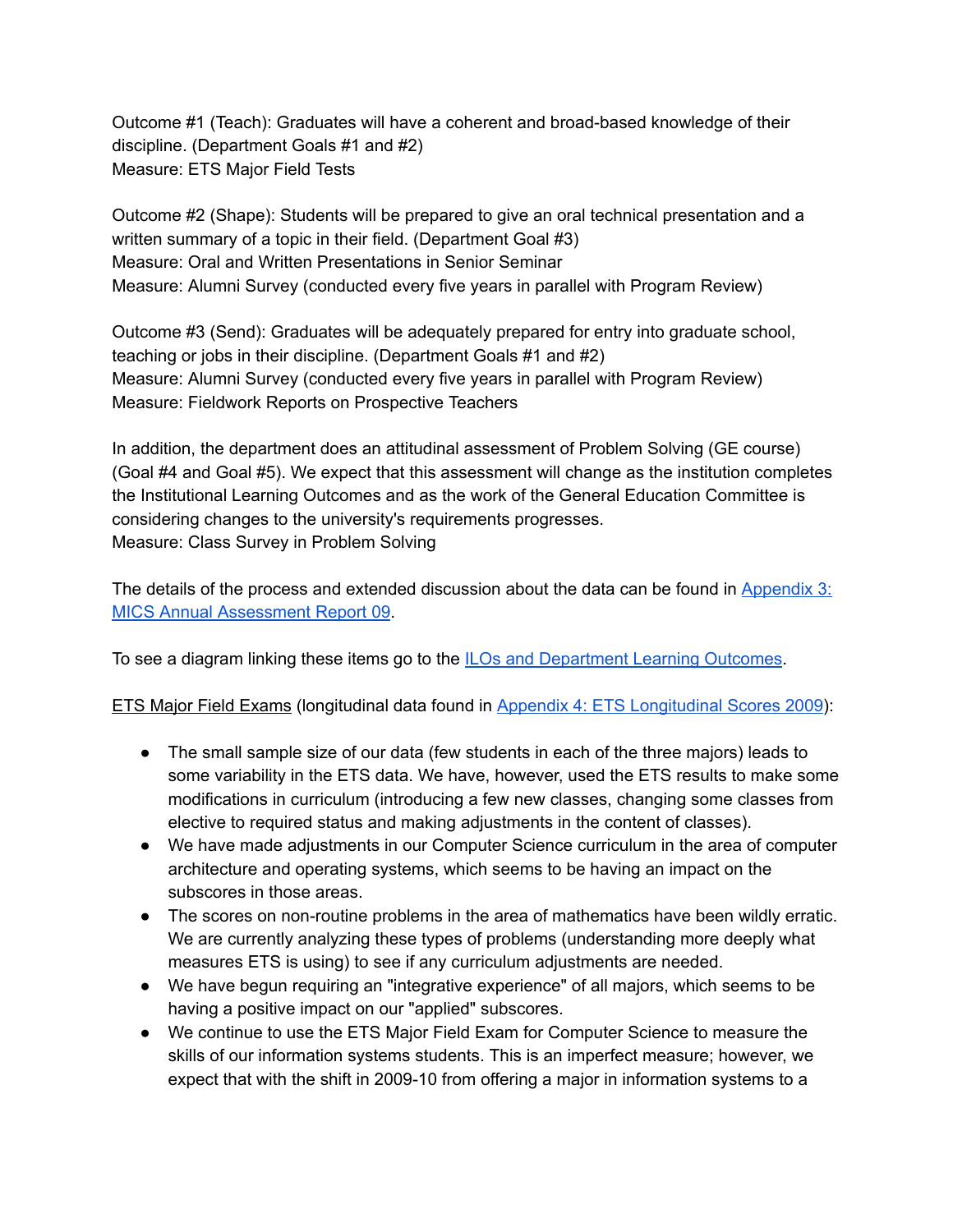major in computer information systems (greater emphasis on computer science) this will be a better tool.

Senior Seminar Oral and Written Presentations (longitudinal data found in [Appendix](https://drive.google.com/file/d/0Bxic57U2ySklWTlSdlNCWGFwTmc/view?usp=sharing) 5: Senior [Seminar](https://drive.google.com/file/d/0Bxic57U2ySklWTlSdlNCWGFwTmc/view?usp=sharing) Scores 2009):

- Looking at longitudinal data, the scores have been fairly consistent. They improved once we communicated more clearly with students about our expectations (2006-07). However we have further work to do to strengthen the students' writing ability.
- We have been pushing students to be more "professional" in their writing and it is reflected in the lower scores in the written reports in 2008-09. We have been holding them to higher standards and thus giving them lower scores than we have in past years.
- The department needs to work on more clearly defining the rubric for grading these presentations and sharing that updated rubric with the students. Creating more detailed speaking and writing rubrics is one of the themes for this current Program Review (see below).

## [Fieldwork](https://drive.google.com/file/d/0Bxic57U2ySklRmVwQW12S0tmaDQ/view?usp=sharing) for Prospective Teachers (longitudinal data found in Appendix 6: Fieldwork Scores):

Our students have done very well in their fieldwork and we have consistently received feedback that they are well prepared both academically and socially for the classroom.

#### Alumni Survey:

We received helpful feedback on the alumni survey when it was last conducted six years ago. Our assessment plan calls for us to conduct the survey in parallel with Program Review, which means that we will be surveying alumni again in May of 2010.

#### Problem Solving Data (longitudinal data found in [Appendix](https://drive.google.com/file/d/0Bxic57U2ySklTzc3N3QxTFBYZkE/view?usp=sharing) 7: Problem Solving Data):

Longitudinal data indicates that our students believe that the class is meeting our objectives:

- To contribute to the student's ability to solve non-routine problems.
- To expand the student's methods of inquiry and exploration.
- To contribute to the student's ability to form conjectures and check implications.
- To expand the student's understanding of major concepts, methods and applications of quantitative reasoning.
- To help the student see the role of problem solving in modern society.
- To involve the student directly in various problem solving activities.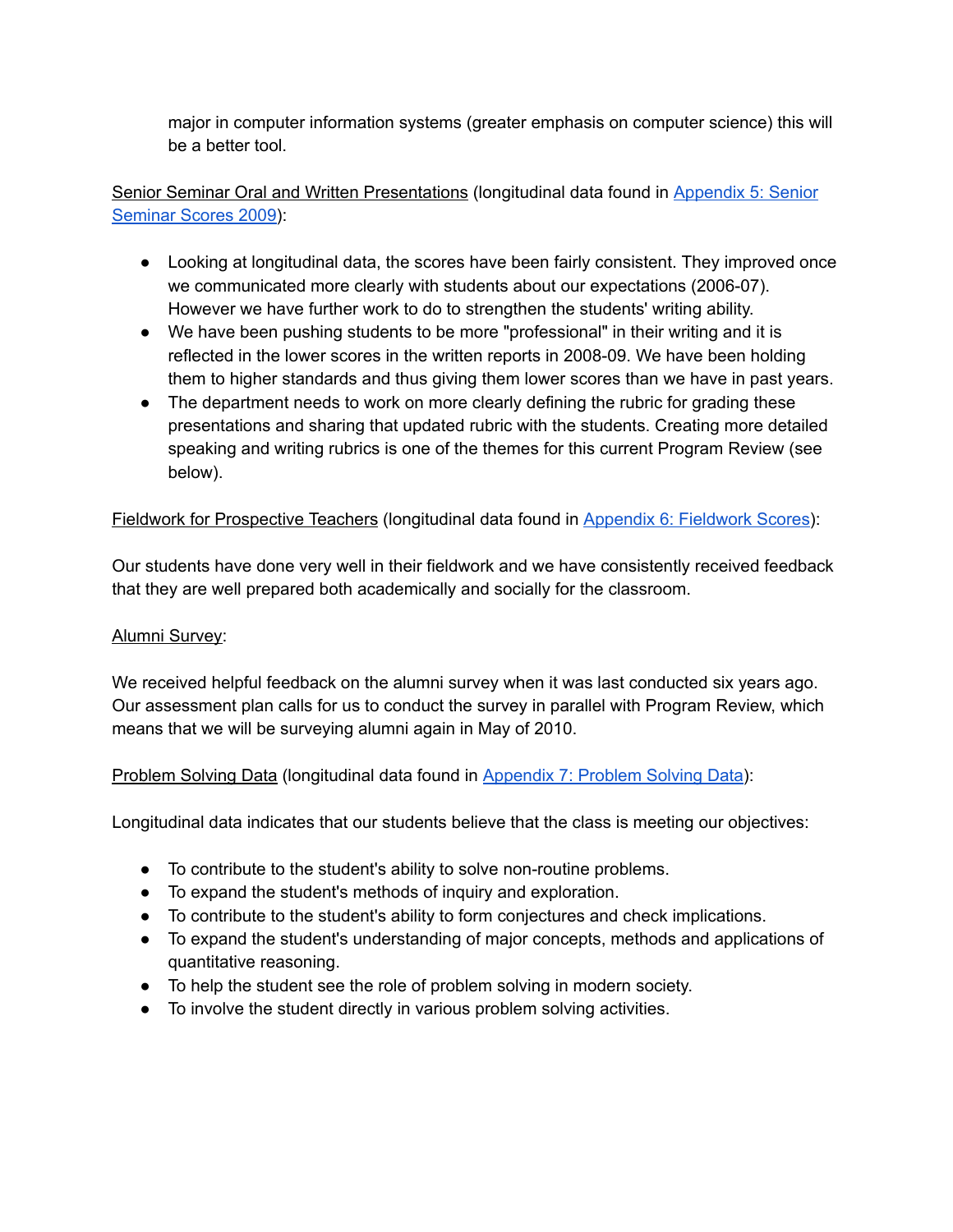# **University Data**

[Appendix](https://drive.google.com/file/d/0Bxic57U2ySklMHhEa3BCSkEwSUk/view?usp=sharing) 8: MICS Program Review Data Analysis contains data provided by the Office of Institutional Research along with the computations done on the data for the purpose of analysis. Some key information from the data:

Efficiency: The department teaches approximately 5% of the credit hours taught by the university (6% of the undergraduate credit hours) with roughly 4.5% of the faculty FTE. The changes made in 2009-10 to restructure the curriculum (particularly the Computer Information Systems curriculum) yielded a faculty FTE reduction of 0.5 (half of one full time equivalent), which can be seen in the fact that in 2009-10 the department is teaching 5.1% of all credit hours with 3.7% of the faculty FTE.

|                                 | 2005-06 | 2006-07 | 2007-08 | 2008-09 | 2009-10 |
|---------------------------------|---------|---------|---------|---------|---------|
| Percentage of PLNU Credit Hours | 5.7%    | 4.8%    | 5.0%    | 4.9%    | 5.1%    |
| Percentage of PLNU Faculty FTE  | 5.5%    | 4.7%    | 4.8%    | 4.3%    | 3.7%    |

Student Trends: In reviewing student composition data, various facts about the students majoring in our department emerge:

- The percentage of male majors in our department is higher than in the PLNU population (roughly 60% of our majors are male). This is typical for the disciplines taught in our department but lower than the national averages.
- The ethnicity of the students in our department roughly mirrors the school.
- More of our majors entered PLNU as first-time freshmen than is true of the overall student body (roughly 90% vs. 80%).
- The academic profile of our incoming students (both GPA and SAT scores) is higher than for the overall population at PLNU.

#### Trends in the Majors:

- Most students do not know what Computer Information Systems is when they enter college, so most of our majors select Computer Science or Mathematics as their major. After an introduction to each of the disciplines, the students finalize on majors and at any given time our majors are divided as: 40% Computer Science, 40% Mathematics and 20% Computer Information Systems.
- We have seen a small drop in the number of students majoring in our department, but we have seen the number of students graduating from the department hold steady and increase slightly (there is a fair amount of variability in the numbers).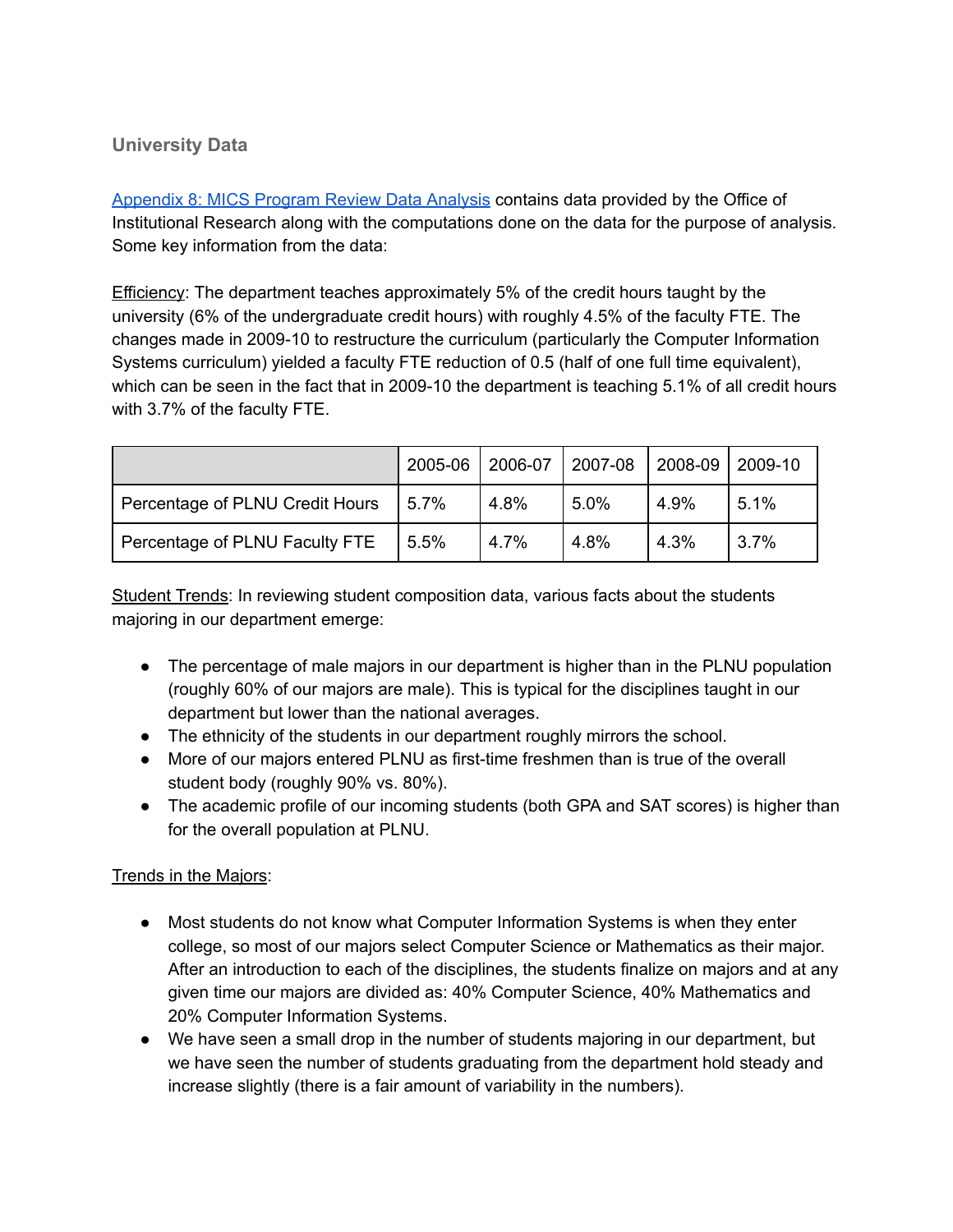|                           | 2005-06 | 2006-07 | $ 2007-08$ | $ 2008-09 2009-10$ |        |
|---------------------------|---------|---------|------------|--------------------|--------|
| Number of MICS Students*  | 73      |         | 69         | 74                 | 63     |
| Number of MICS Graduates* | 10      | 21      | 14         | 22                 | $17**$ |

\*This is head count so double majors are counted only once.

\*\*These are the students who have completed grad checks.

● We have also seen an increase in the number of students with minors in our department, there has been an increase in Mathematics minors particularly among Physics and Liberal Studies majors. Often these minors are not seen in the data until the time of graduation and are not fully evident in our data set.

Retention and Graduation: Review of the data on persistence and graduation provided in this report, as well as a collection of data from the PLNU Major Migration Report [\(Appendix](https://drive.google.com/file/d/0Bxic57U2ySklNlYtS3gyWFVuTUE/view?usp=sharing) 9: Major Migration Report [Summary](https://drive.google.com/file/d/0Bxic57U2ySklNlYtS3gyWFVuTUE/view?usp=sharing)).

- Our retention rates (first-time freshmen who began in the department and remain in the department as sophomores) are consistent with or slightly higher than the overall rates of students who remain in the same department at PLNU.
- Similarly, our six year graduation rate for first-time freshmen (those who begin in our department and graduate with a degree from our department) are consistent with or slightly higher than the same rates for all of PLNU.
- Our average time to degree for first-time freshmen in the department is 4 years. This number is based on cohorts that have had at least 6 years to graduate, but recent experience indicates that this number will probably trend downward in the next few years due to an increasing number of (early) December graduates.
- The Major Migration Report data indicates that we are not seeing any significant net change in the number of majors between the freshman and sophomore years. That is that the number of student lost and the number of students gained is roughly equivalent. There was a single anomalous year (2003-04 which had a very large number of freshmen entering our department).

Enrollment Data: Detailed enrollment data will be discussed as part of Phase II, when we will be looking at curriculum. The examination of this data in 2008-09 led to the changes in the CIS major that provided increased departmental efficiencies mentioned above.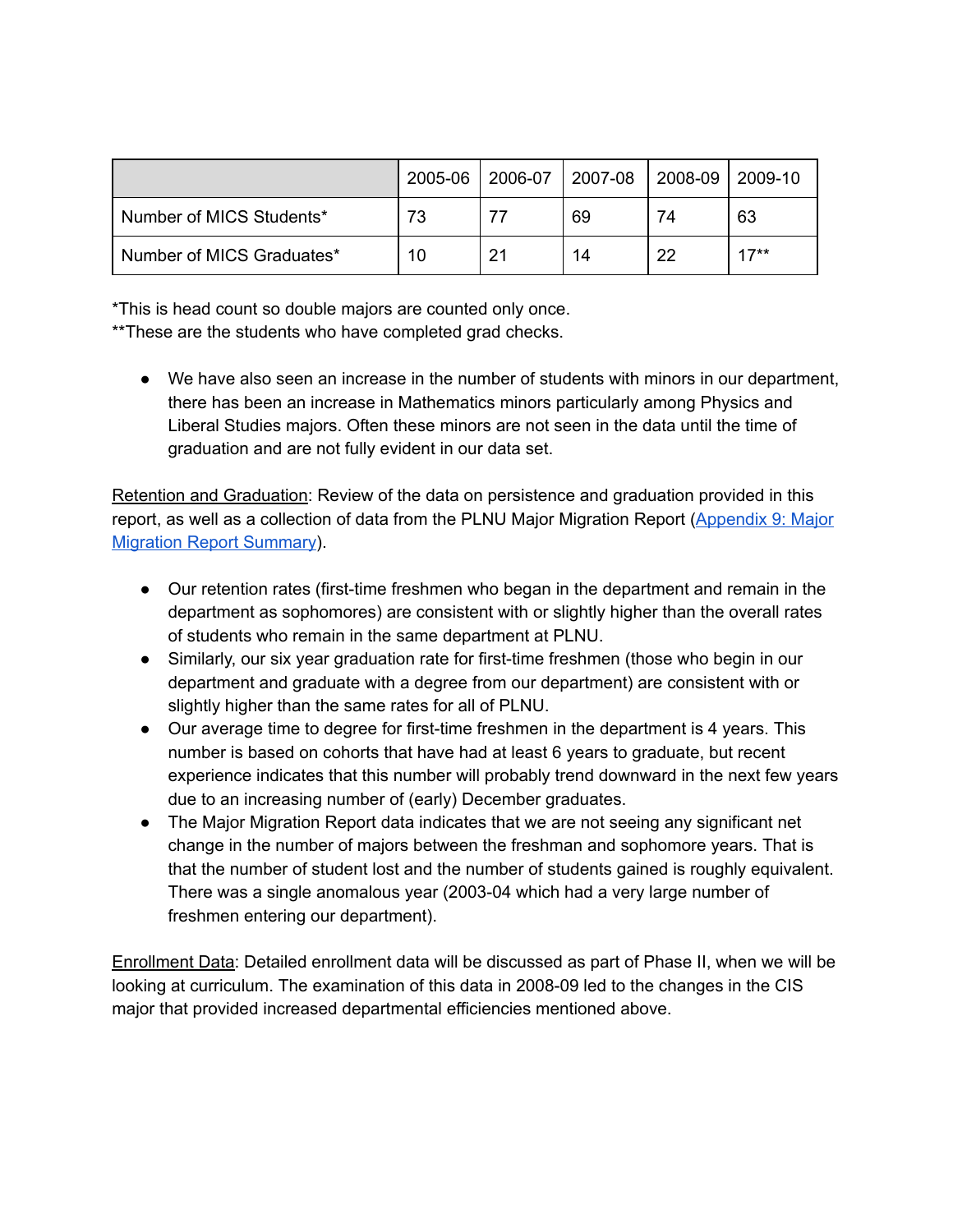## **Themes for the Program Review**

After considering department needs and the data that we have reviewed, the department proposes to focus on the following three themes in Phase II of the Program Review:

- Examine CS/IS curriculum to look for increased efficiencies. This work began in the spring of 2008 and lead to curricular adjustments that were implemented in 2009-10. This theme would document the work done in 2008-09 and look at preliminary results from the adjustment.
- Refine the assessment processes in our Senior Capstone course. WASC has a rubric for capstone classes that will be helpful in this process, and we will use that as a guide for making some changes in our capstone course. As part of that process, our department needs to develop more detailed scoring rubrics for students' speaking and writing that we can use in the capstone course, as well using it as a formative assessment of writing and speaking skills in other locations in the curriculum where students are required to do projects and make presentations.
- Investigate the possibility of moving a few of our classes (MTH303 Problem Solving, MTH203 – Introduction to Statistics, CSC181 – Excel and MTH131 – Maple Lab) to hybrid format. This is purely exploratory and further research may indicate that this is not a good option for our department or for these classes.

In addition to these themes, the department will be following up on what is learned from some standard assessments:

- ETS test information (as noted above)
- Results from the alumni survey (to be conducted in the Spring of 2010)
- Review of most current curriculum standards from the Mathematical Association of America and the Association of Computing Machinery.

# **Response to Previous Program/Department Review**

As the result of the 2002-03 Department Review, a number of changes were recommended (details can be found in Appendix 10: [Recommendations](https://drive.google.com/file/d/0Bxic57U2ySklakVMZmZQNlR1SW8/view?usp=sharing) from the 2002-03 Department [Review](https://drive.google.com/file/d/0Bxic57U2ySklakVMZmZQNlR1SW8/view?usp=sharing)). Summaries of the recommendations and an update on the progress made are below:

● Offer both Bachelor of Science and Bachelor of Arts degrees in Computer Science and Mathematics. *Update*: BS and BA degrees are now available for Mathematics, Computer Science and Computer Information Systems.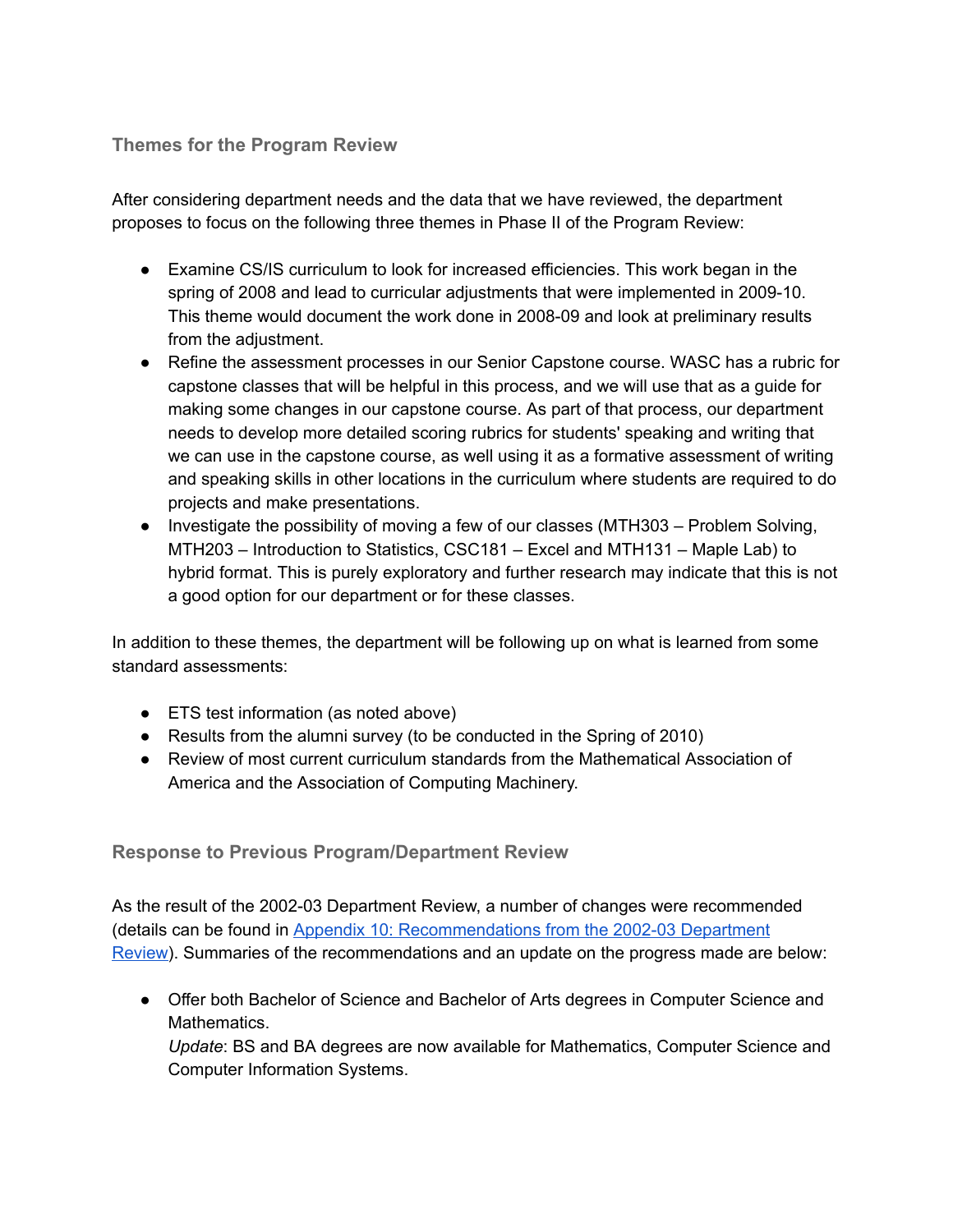- Adjust the content of the Computer Science major to strengthen the algorithms and computational mathematics component. *Update*: Curricular changes implemented.
- Adjust the content of the Mathematics major to strengthen the applied mathematics component.

*Update*: Curricular changes implemented.

- Require all Mathematics majors who are studying to be secondary teachers to take EDU 304 Legal, Ethical and Wesleyan Perspectives on Education. *Update*: This requirement has been implemented.
- Significantly alter our Management Information Systems major and rename it Information Systems.

*Update*: Those changes were made starting in the fall of 2003. Analysis since then has lead to further changes in curriculum and a significant modification of the program to now be a major in Computer Information Systems (begun in the fall of 2009). Details of this most recent change will be in Phase II of the Program Review.

- Rename the department to be the Department of Mathematical, Information and Computer Sciences to more accurately reflect the three majors in the department. *Update*: Completed.
- Continue to emphasize written and oral presentations in the department's courses. There is a need to further evaluate this component of our coursework once the Senior Seminar is established.

*Update*: The Senior Seminar has been successfully running since the spring of 2004. One of the themes for Phase II of the Program Review is to further refine our assessment tools in Senior Seminar.

• Continue our mathematical support role for other majors in the university by making the changes to better serve other departments.

*Update*: We have made changes to Calculus with Applications (Biology and Biochemistry), Mathematics for Elementary Teachers (School of Education) and have created a statistics class for Biology and Chemistry majors in partnership with those departments.

At the end of the 2002-2003 Department Review, the department created a set of five year goals (for details see Appendix 11: Future Goals and Directions from the 2002-03 [Department](https://drive.google.com/file/d/0Bxic57U2ySklVXlRMHF4Q1ZjWVU/view?usp=sharing) [Review](https://drive.google.com/file/d/0Bxic57U2ySklVXlRMHF4Q1ZjWVU/view?usp=sharing)). We have accomplished virtually all of our five year goals as is described below.

● Student Learning: The department created a service learning program, expanded research and internship opportunities for our students, developed a program to help students with the "nuts and bolts" for finding a job and has worked intentionally with the School of Education to recruit more Liberal Studies majors to do concentrations in mathematics.

*Pending*: We have made some attempt to start student chapters of professional organizations but our students have not been particularly engaged with the idea. We